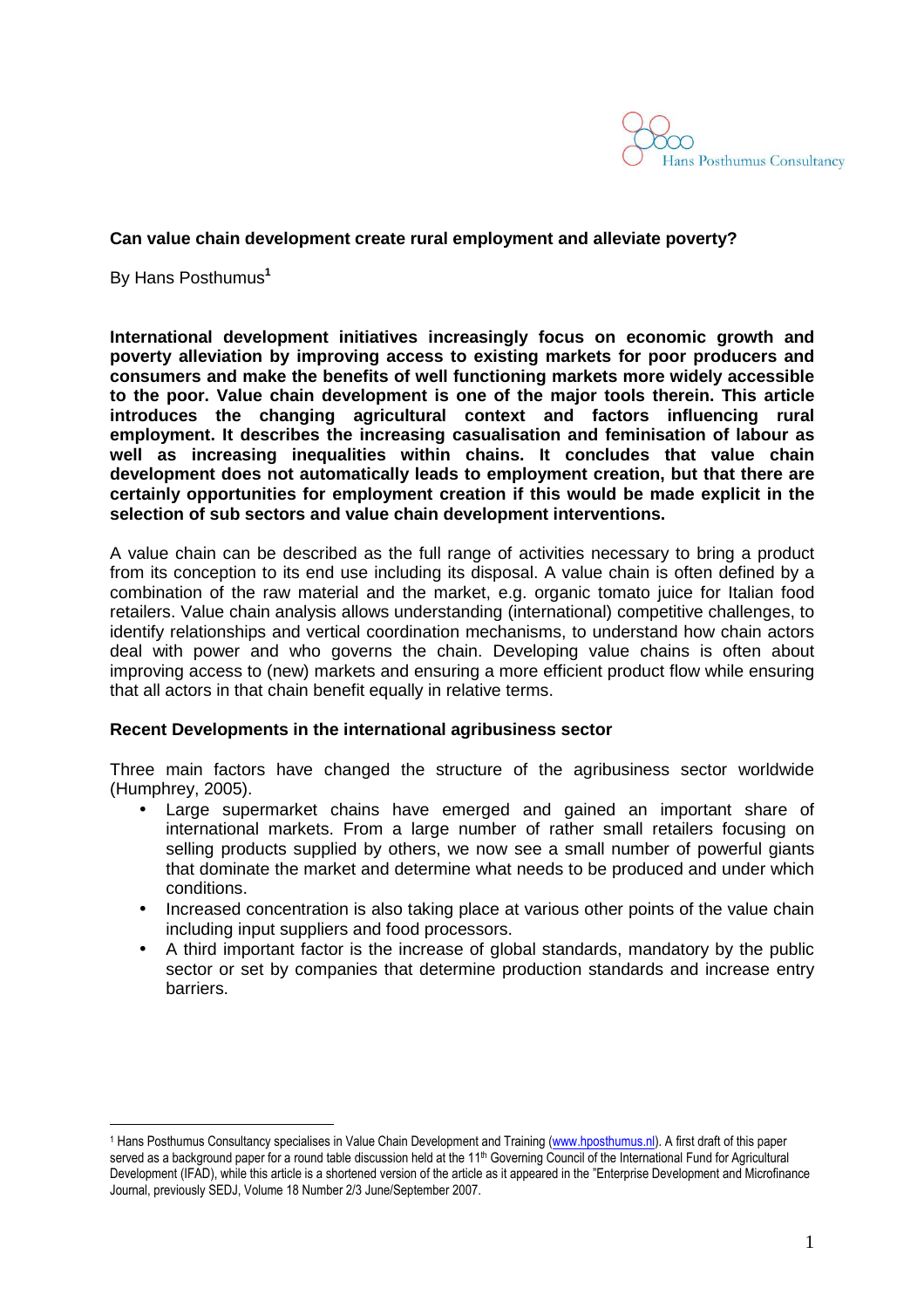- The five largest food chains in Europe increased their share of total retail food turnover from 13% in 1990 to 26% in 2000. The top five food retailers in the US increased their share of the United States market from 27% in 1992 to 43% in 2000.
- Just four supermarket customers account for 13% of the sales of Unilever, one of the world's largest producers of food and personal care products. For the food and tobacco industry as a whole, the mean concentration ratio rose from 44% to 53% and the top 100 companies increased their share of output from 51% to 75% (in the USA between 1967 and 1992).
- The cost of certification [for EurepGAP] alone comes to US \$6000 for a group of about 25-30 farmers with individual costs of US \$200 for an average farmer with two hectares.

(Jacobson, Wrigley, van der Laan, Cotterill and The Services Group quoted in Humphrey, 2005)

Well functioning value chains are said to be more efficient in bringing products to consumers and therefore all actors, including small-scale producers and poor consumers, should benefit from value chain development. Imbalances and uncertainties, characteristic for spot market sales in developing economies, can be avoided, reducing risks and costs. Yet many disadvantages for producers active in global value chains are related to their distance to the market.

The above developments threaten pro-poor development (Altenburg, 2006) and international changes are replicated at local levels. Lead firms, predominantly based outside the developing countries, create powerful brand images that shift power and value away from developing countries. Innovations are known to generate most economic rents and these giants, well embedded in knowledge networks, are most innovative and thus benefit most. Regional retailers in developing countries are applying these global practices in their local supply chains. Improved infrastructure and more demanding consumers will enable them to gain power and change local agricultural structures. The question is whether these changes in local value chains are also threatening pro-poor development or whether they can bring benefits to developing economies.

Reardon (2003) argues that that the rapid proliferation of supermarkets across East and Southern Africa is transforming the food systems. In South Africa, supermarkets account for more than 55% percent of national food retail. Kenya alone has some 200 supermarkets and 10 hypermarkets, accounting for up to 30% of food retail in the country. These supermarkets already buy three times more produce from local farmers than the volume of produce that Kenya exports. Even though others caution that the supermarket share of fresh food retailing is much lower than for processed and packaged food, it certainly shows that local markets are considerable and that food supply systems are changing.

Recommendation: Donors and NGOs should direct more attention to promoting the development of local (and regional) value chains. The almost customary focus on global markets needs to be addressed: for the majority of local producers, global export markets are often less rewarding than assumed. The size and growth of local and regional markets might offer opportunities for many more producers.

#### **Changing rural economies as a consequence**

Two interesting developments related to global value chains can be observed: On the one hand the increased concentration often results in small holders being excluded from participation. For example, the number of Kenyan small holders producing fresh fruits and vegetables for export markets declined from 75% in the early 1990s to a mere 10-20% by the late 1990s (Dolan, 2004). On the other hand, the number of global value chains touching ground in developing economies is rising, offering opportunities for producers to participate in more than one value chain and creating access to new markets.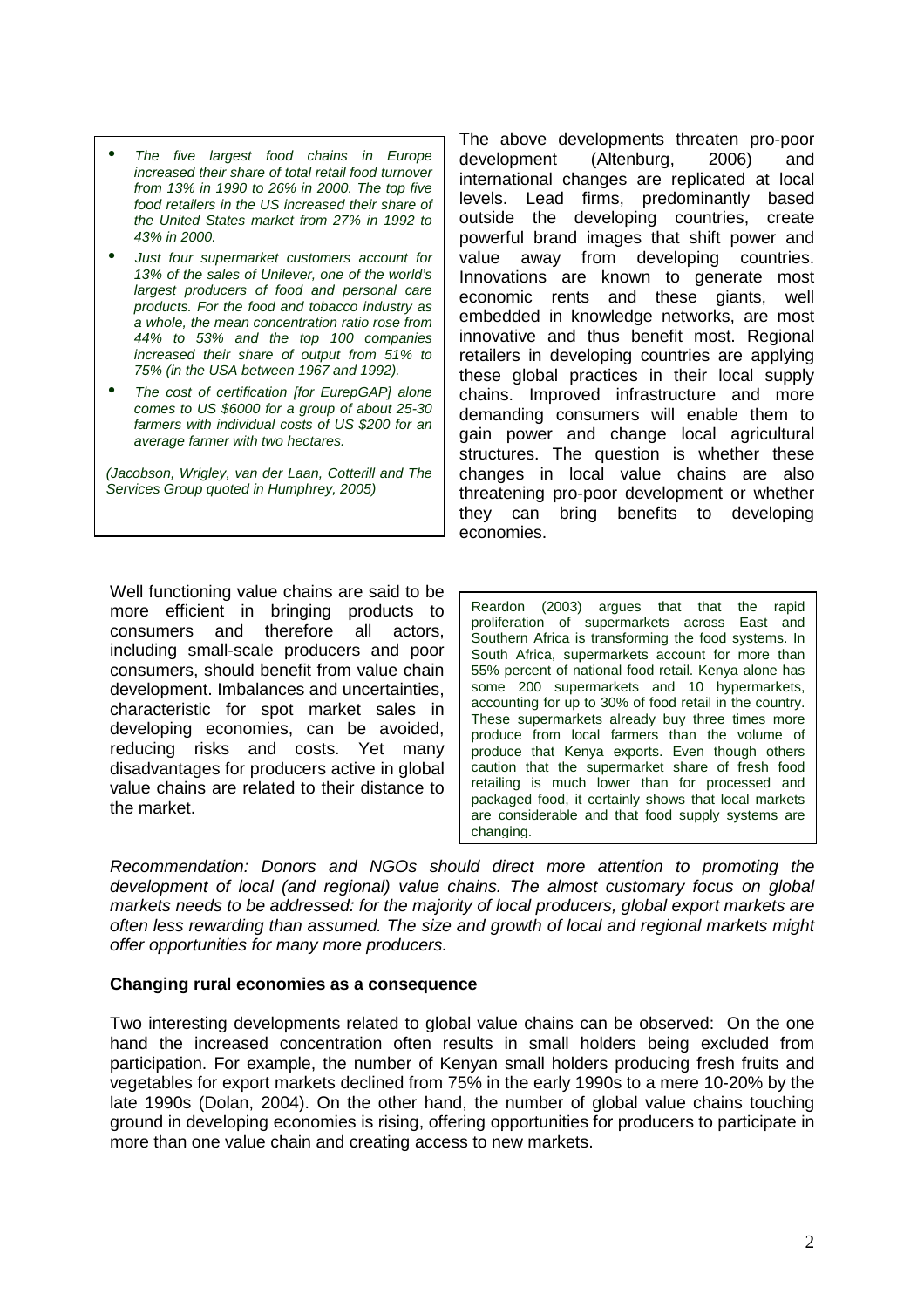Larger commercial farms are in a better position than small holders to enter into global value chains. They are more likely to meet the increasing standardisation and are able to produce sufficient volumes. However, international competition is fierce, markets are volatile and there is a continuous decline of prices. Producers are under pressure to increase their flexibility and to reduce costs. They can do this by reducing their permanent employment positions and increasing the use of temporary workers, or by outsourcing the production completely.

The above developments have led to restructuring agribusiness. Larger commercial farms are changing their function in the value chain. As argued by Kaplinsky (2000), profits are less likely in production and more and more outside that area. So commercial farms take on processing functions and contract others, often smallholders, to supply them with produce. Delegating implies investing in suppliers by providing information and transferring knowledge but unfortunately it often also results in transferring risk to the producers who are at the same time pressurised to reduce costs.

Recommendation: Donors should facilitate the development of local standards and certification systems to enhance value chain performance. Limited certification possibilities and lack of standards not only limit access to global markets, but the emerging retail chains in local markets will likewise result in uncertified local producers being excluded from local markets. Local standards should result in improved chain performance and inclusion rather then exclusion.

# **Also changing rural employment patterns**

Although the percentage of people living in rural areas has declined and agricultural labour has shrunk as a percentage of the total labour force in the years 1960-1990 (Hurst 2003), agriculture is still the main source of income for the rural population, including agricultural workers. Three factors influence rural employment patterns.

- The first being the HIV/AIDS pandemic with its devastating effect on the composition of the (rural) population. In many regions the most productive strata of society have disappeared.
- The second, more positive trend is the effect of migrants on their homelands. Whether they have migrated to urban areas or across national borders, many send remittances to their families that can be used to create enterprises. Returning migrants may bring with them new knowledge and skills, reversing the "brain drain" into a "brain gain" effect.
- The third factor that influences rural employment patterns is the aforementioned restructuring of agriculture. Dynamic markets and powerful actors located near the consumers force upstream processors and producers to increase their flexibility. Flexibility and cost reduction are achieved by increasing the number of casual workers at the expense of permanent employment positions. These changes result in casualisation and feminisation of labour as well as upstream and downstream inequalities (Hurst, 2003).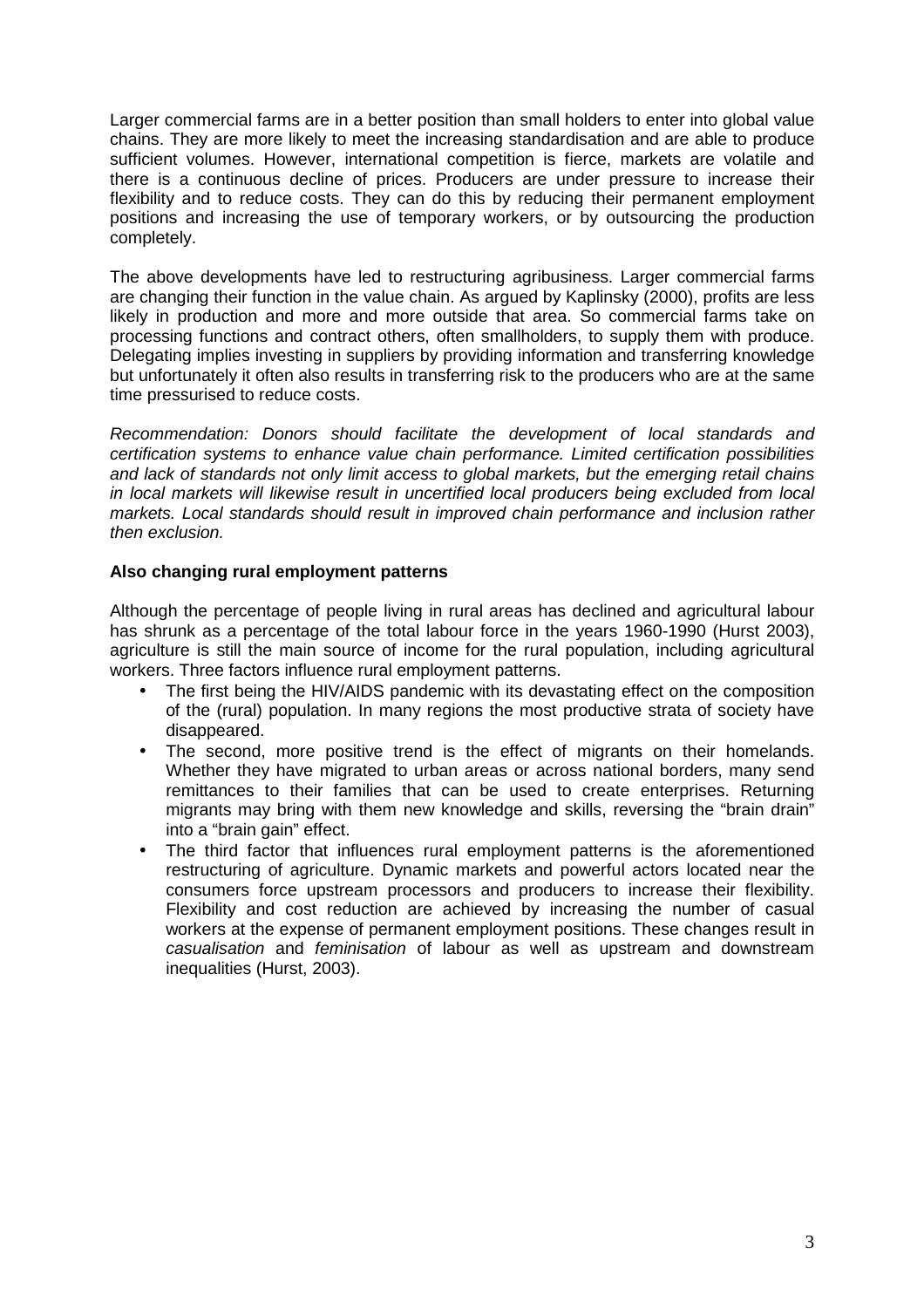Casualisation. The number of permanent employees in the agricultural sector is decreasing, i.e. the Ugandan cut flower industry in which 75% of the workforce is now employed on a temporary basis. The salaries of permanently employed agricultural workers are already low and the wages that temporary workers receive are even lower, and their income often falls below the poverty line. Temporary workers are also more exposed to exploitative arrangements, due to a low degree of organisation and resulting low priorities by unions or governments.

Feminisation. The number of female employees is increasing. Up to 40% of the workforce in Latin America is female, while statistics in Africa suggest even higher and increasing female participation rates. Young female workers are believed to be better at certain jobs, to be more productive and less demanding than their male colleagues. One may argue that this trend is positive for the empowerment of women yet there are signs that the men are shifting to more lucrative jobs.

Employment conditions vary along the chain (Dolan, 2004). There appears to be a relationship between the lower margins and worse employment conditions upstream as compared to higher margins and better conditions downstream. Inequality is thus increasing and chain upgrading has merely increased the need for more unskilled work. These unskilled labourers run the risk of being replaced due to technological innovations taking place in the near future.

Governments face the challenge of improving employment conditions for employees without jeopardising the competitiveness of the employers in the value chain. They also need to decide whether they should strive to create high quality employment for a few or unskilled labour for the masses. These are tough decisions that require more in-depth analyses and more attention of policy makers.

Consumer and political pressure to ensure that private sector operations are socially responsible is on the increase in developed and developing countries. Many global buyer driven chains are already demanding good governance from their suppliers. Creating employment and ensuring better employment conditions could thus be part and parcel of interventions that aim to develop value chains

Recommendation: Donors should assist government and other decision makers in steering the process, from the analyses up to defining policies and creating an enabling environment. Donors and NGOs can play a role, both in developing and developed countries, to promote and enforce CSR by raising consumer awareness and pressure.

UNICEF reports how four major companies (Reebok, Levi, Pentland and Ikea) have adopted codes of conducts for labour standards in general or incorporate a specific prohibition on child labour. Reebok states that they will not work with business partners that use child labour and have started independent audits of its standards. Levi states it will actively support the development of programmes for the educational benefit of younger people. Pentland states that it will only do business with suppliers that adopt and implement their own standards, but limits its policy to their direct suppliers yet encourages their direct suppliers to do the same. Ikea demands from their suppliers that they take measures to ensure that no child labour occurs at their own production sites nor at the workplaces of their suppliers. (UNICEF's Child labour Resource guide)

# **Targeting smallholders – a two edged means for creating working places**

Small holders are considered to be the backbone of rural economies. Therefore many efforts are made to link small holders to what appear to be promising value chains. Sometimes farmers are merely linked to one actor in a value chain and although this can be an effort in itself, it is not the same as developing a value chain.

The question arises whether small holders are best equipped to enter these more demanding value chains. Agro industrial firms prefer to contract wealthier farmers that are able to invest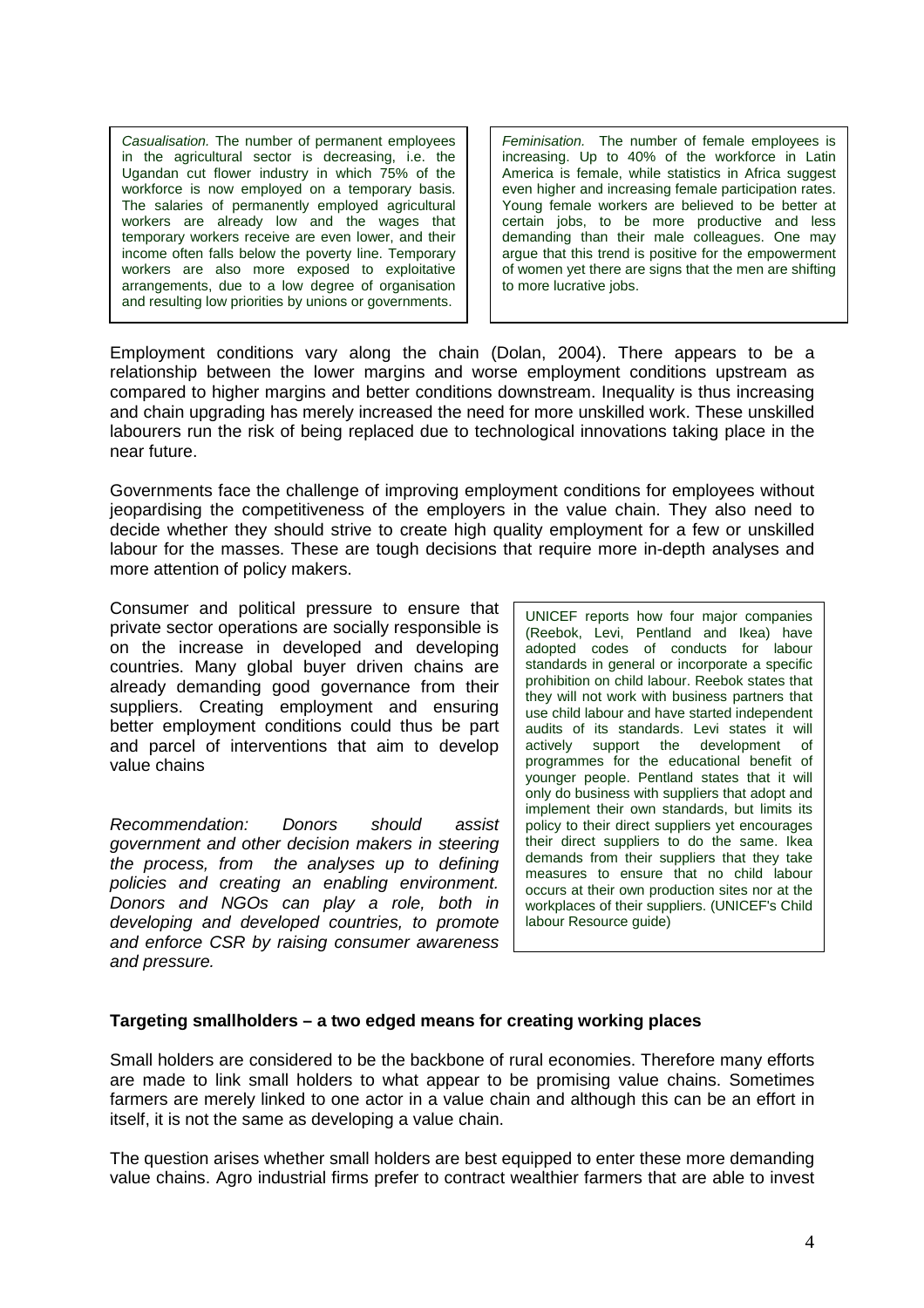more and require less assistance, resulting in lower transaction costs (Swinnen and Maertens, 2006). A case study in Vietnam revealed that 95% of the farmers supplying to supermarkets owned more land than the average Vietnamese farmer. In the rice sector most farmers are supplying to traditional markets, while supermarket-driven chains are supplied by companies buying from medium to large scale farmers (M4P, 2005).

The so-called "rural poor" are those that are employed by these farmers rather than the employing farmers themselves. Targeting small holders might have some spin-off effect on employment creation, but the general assumption that small holder production is more labour intensive and creates more employment than commercial farming, has not been proven true. Interventions that target estates are likely to have a larger effect in terms of employment creation. Yet more often than not, interventions to enhance the performance of commercial estates are hampered by a discussion on the limitations of public money being used for such private sector actors. This is regrettable because innovative forms of public private partnerships can lead to highly leveraged and sustainable interventions.

Notwithstanding the importance of the above for economic development, the question for donors is whether targeting small holders creates employment for the poorest segments in a rural society.

# **Selecting sub sectors for promoting employment**

Some 40 countries depend on a single commodity for more than 20% of their export income. Such high dependence on few commodities results in economies being highly sensitive to (global) shocks. This suggests that many developing economies need to focus on diversification.

## With agriculture being the main income earner, gradually developing more sub sectors and value chains appears a realistic strategy.

More attention is needed for the identification and selection of potential sub-sectors before embarking on value chain analyses and development. The local economy and international environment need to be mapped, identifying opportunities and matching these with competitive advantages. Selection criteria for the various sub sectors need to be developed and sub sectors need to be compared. If employment creation is the objective, then employment criteria need to be included in the sub sector selection process.

This does not justify endless analyses delaying concrete action, yet insufficient analyses combined with unclear objectives and targets may result in failures. For many of us supporters, these failures are then renamed *lessons learned*, yet the real casualties are among the private sector actors and the poor that are threatened in their existence.

Opportunities need to be sought to increase value in the developing economies. This will not be easy given the powers of branding increasingly applied by the global buyers, leaving producers with very meagre margins. Kaplinski (2000) found that producers receive as little as 4-8% of the final price for raw cotton and tobacco and 11-24% for jute and coffee, while 27% of the final price for fresh vegetables from Africa accrued to the European retailers.

As advocated by Fairbanks and Lindsay (1997), there will always be another country offering a better price. Competing on low prices is often translated into low wages, implicitly depriving workers from development benefits. Unless margins can be obtained by adding values, the downward spiral of lowering prices and reducing wages continues.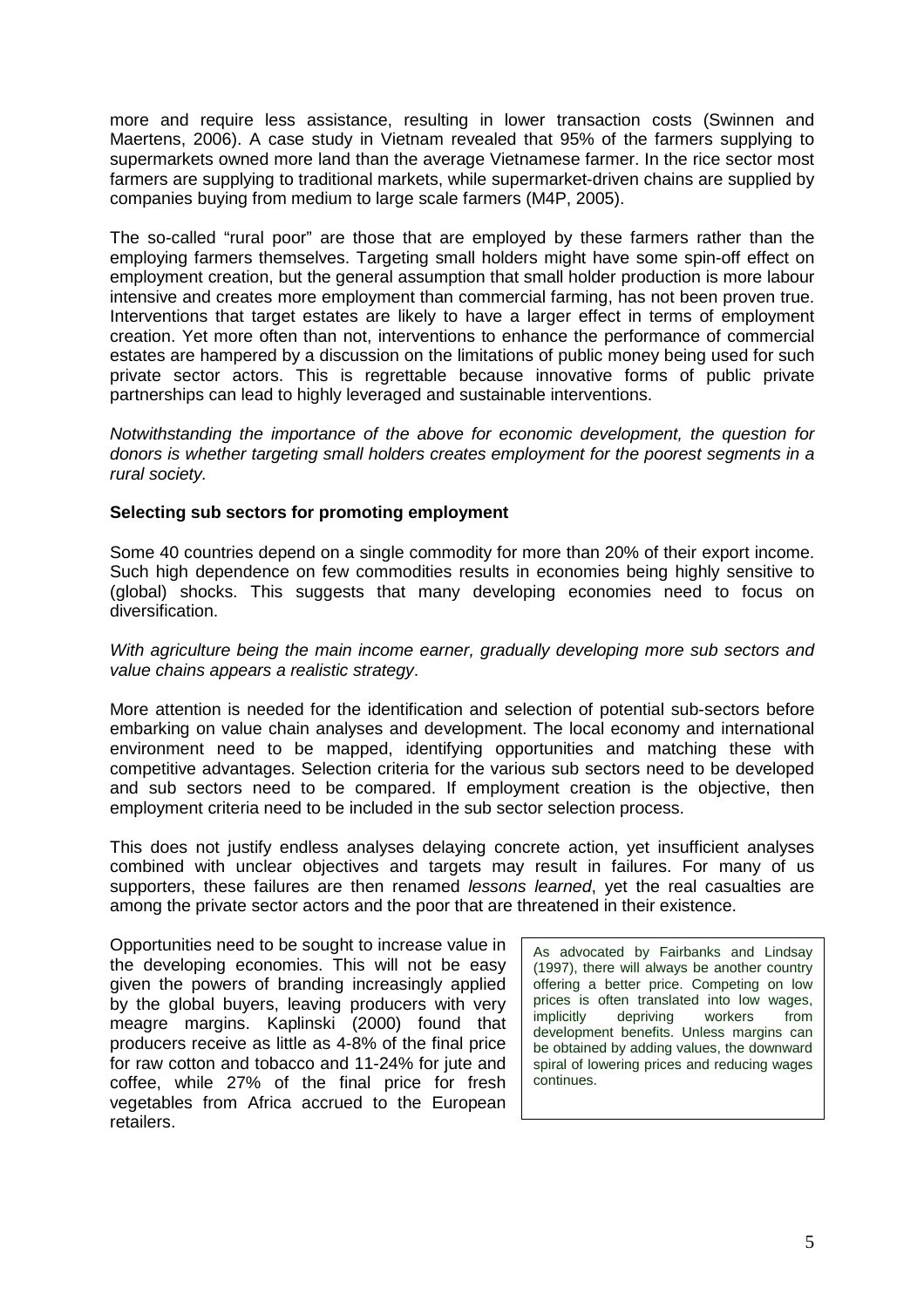## **Leverage points for selecting interventions**

In order to achieve the desired effect on employment creation or inclusion of small holders, one is often tempted to look only at the target group itself. However, identifying leverage points should have a multiplier effect and hence a more durable impact can be obtained for larger populations than for the identified beneficiaries only.

In order to develop value chains, joined efforts are required by all actors relevant to that chain, i.e. the private chain actors, the private and public servicing industry as well as other public and civil society actors. The objective should be to enhance performance of the entire chain and to create win-win situations. It is likely that any analysis will identify various nodes that require interventions in order to improve overall performance of the chain.

Fair Trade coffee has been on the (Dutch) market for almost 20 years but never gained more than a market share of a mere 5%. The numbers of small holders that benefit from the fair trade principle remains limited since major companies do not wish to pay the stipulated fair price. The UTZ CERTIFIED initiative was launched five years ago, and offers assurance of social and environmental quality in coffee, yet leaves the price negotiations to the market actors. Major buyers like Ahold and Sarah Lee have joined and suppliers include plantations, where many workers will now

benefit from improved (minimal) social standards.

The domestic beef market in Zambia had been analysed. Poor animal health, low productivity and gaps in supply/demands were identified as the main constraints. Rather than opting for direct interventions in the beef sector, one looked at the constraints behind the constraints: why were the supporting veterinary services not performing as desired? By addressing the "problem behind the signal" one designed interventions in the veterinary sub sector and achieved leverage and systemic change for the beef sector (Bear, 2007).

Although striving to enter niche markets such as the fair trade, organic or ethnical markets may well serve a large number of producers; it is probably no answer for the majority of the producers Looking for alternatives in the processing industry implies looking for innovations that are applicable to the entire sector and that may be challenging but necessary to trigger lasting systemic changes.

Recommendation: practitioners should develop and test models that are not only replicable or that can be upscaled, but also, or mainly, result in systemic changes in the sector.

# **Realism is asked for**

Value chain development may bring prosperity to chain actors and may improve the conditions for a limited number of farmers and agricultural workers. Promoting value chain development results in local economic development, but it will not automatically create large scale rural employment. Contract farming will provide income to those with land and other assets, while jobs in agro industries will provide unbiased employment possibilities to the poor.

Although it would be tempting to enforce the improvement of labour conditions, this would imply increasing costs and within the present cost oriented global competition result in losing market shares. This does not withstand the moral duty of public private and civil society actors to combat child labour at all costs, which is not only the result of poverty but also the cause of poverty in many countries.

Over-simplification must be avoided and expectations need to be tempered. Alike microfinance that was initially sold to the public as the answer to rural poverty, care should be taken that the same mistake is not made with "value chaining" and that expectations are raised that won't be met. Value chain development is no panacea to rural poverty.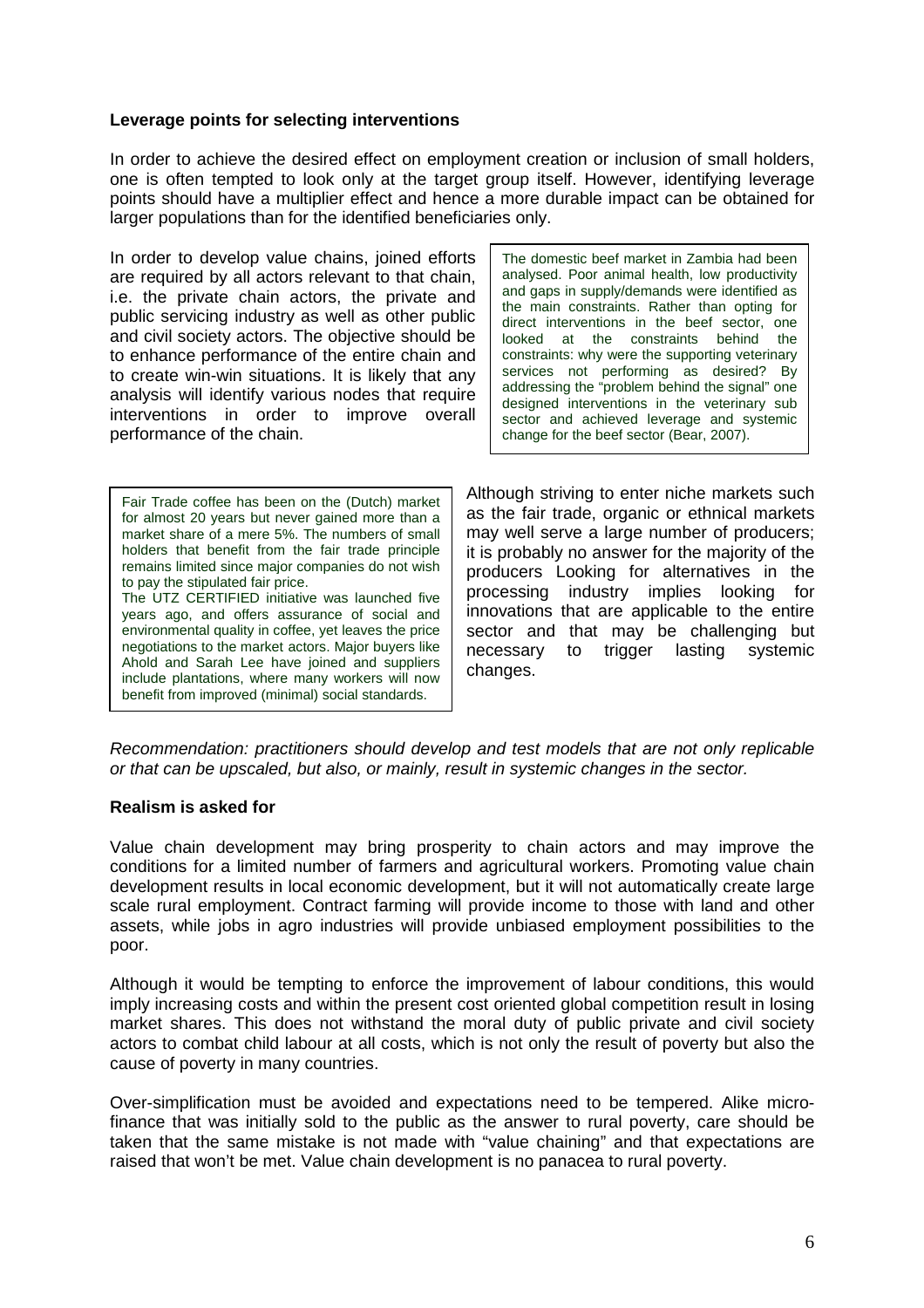# **Tracking changes and impact**

If the impact of value chain development in general is not always clear, the effect on rural employment is even vaguer. Current research has not yet provided a systematic assessment of the impact of these changes on agricultural and processing jobs (Gereffi and Sturgeon, 2004) and impact assessment focussed on workers is relatively new.

There are several reasons for measuring the impact of donor interventions. It enables practitioners to verify whether the set objectives and targets have been achieved, to justify and obtain support from donors as well as to showing results to stakeholders including beneficiaries, but most of all, measuring enables understanding the rather complex reality of value chain development. Measuring the impact of value chain development on rural employment is complicated and faces three main challenges (Altenburg, 2006).

- The first is the complicated mapping of trade-offs and side effects: how does one judge the positive effect on one group of chain actors in relation to a negative effect for another group in the chain?
- Related is the second complication of attribution and counterfactual problems: can these changes be related to the intervention and what would have happened without these interventions?
- The third is even more challenging: how does one deal with the time aspect and compare direct gains versus future losses?

Irrespective of the above complications, impact must be measured along the chain, from input suppliers all the way to retailers. These effects must be measured at the level of the companies, but also at the level of the workers and at the levels of their households. Measuring at company and worker level should provide quantitative and qualitative data: information regarding the number and type of employment, the characteristics of jobs, the absolute and relative income levels and security thereof, as well as the quality of the work and productivity figures (Barrientos, 2005).

Such detailed measuring is extremely sensitive, complicated and expensive. The question arises as to who is able and willing to finance such impact assessments. The private sector will only be interested in financing such impact assessments if they are able to benefit from it: either to improve their operations or to improve their position. In both cases private sector actors are unlikely to make those results public. That leaves the public and civil actors: governmental, non governmental and donor organisations. Now that the latter have embraced private sector development as an important strategy for poverty alleviation and appear willing to finance interventions in that field, one would expect donors to be equally eager to finance research that demonstrates the impact.

#### **References**

Altenburg,Tilman (2006) 'Donor approaches to supporting pro-poor value chains', German Development Institute

Barrientos, Stephanie (2005) 'Impact assessment and labour: developing a learning approach' Journal of International Development, no 17

Bear, Marshall (2007) 'A systemic approach to value chain interventions, by Marshall Bear, Springfield Centre, at the SDC SED Workshop - Gerzensee, January 2007

Fairbanks and Lindsay (1997) 'Plowing the Sea: Nurturing the Hidden Sources of Growth in the Developing World, Harvard Business School Press, Boston, Massachusetts

Gereffi and Sturgeon (2004) Globalisation, Employment and Economic Development: a Briefing Paper, Sloan Workshop Series in Industry Studies, Rockport, Massachusetts

Humprey, John (2005) 'Shaping value Chains for Development: Global Value Chains in Agribusiness', GTZ Trade Programme, Eschborn, 2005